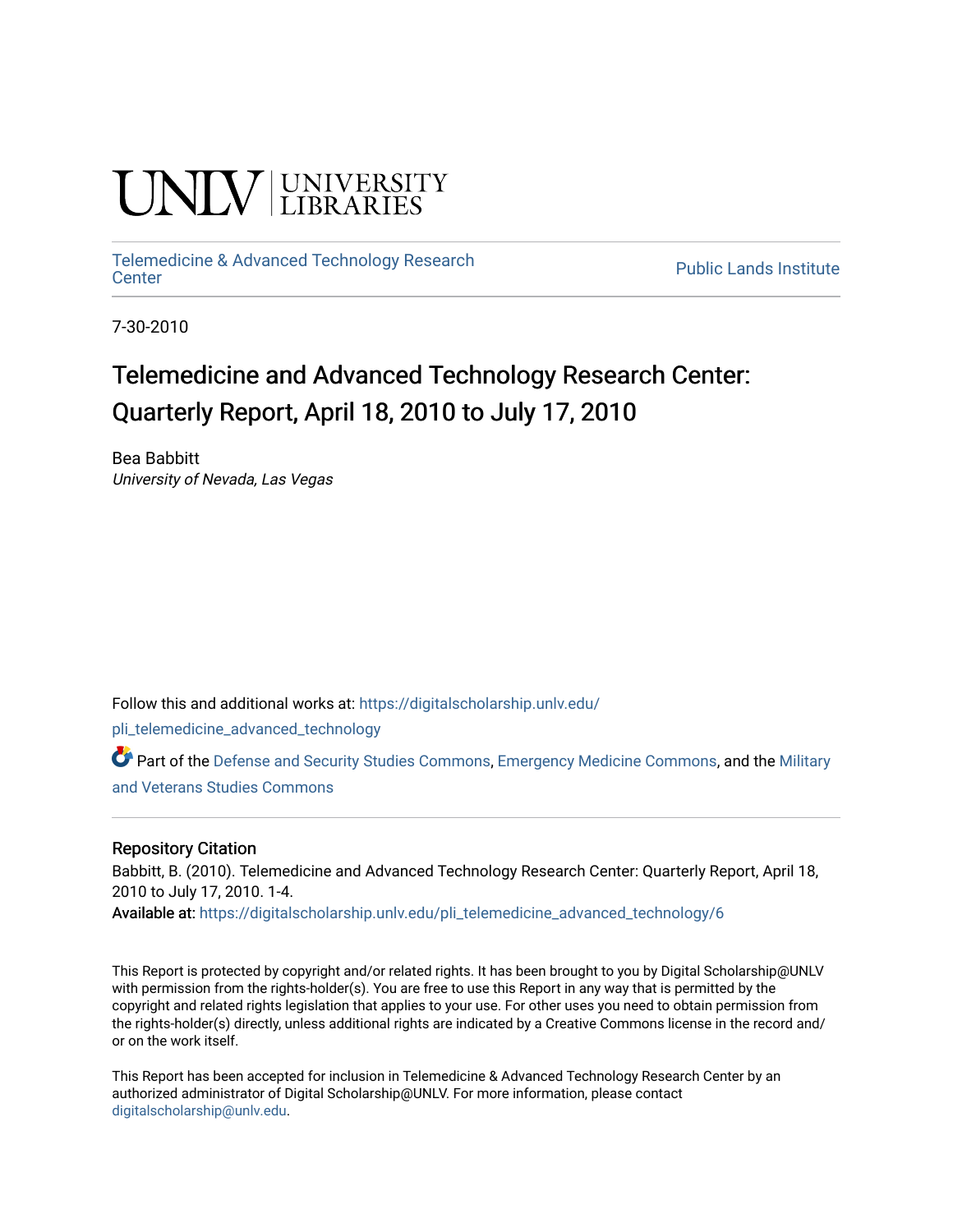#### **Quarterly Report**

- 1. **Contract No:** W81XWH-08-1-0451
- 2. **Report Date**: July 30, 2010
- 3. **Reporting Period**: April 18, 2010 to July 17, 2010
- 4. **Principal Investigator:** Dr. Bea Babbitt
- 5. **Telephone No**: (702) 895-1506
- 6. **Institution**: University of Nevada, Las Vegas –Division of Educational Outreach (UNLVEO).
- 7. **Project Title**: Development of a P.O.I. and a Blended Learning Ecology for use in Combat Lifesaver Skills Training for the Army.

#### 8. **Current Staff with percent of effort**:

The percent of effort of the current project personnel is as follows:

| <b>Name</b>                                  | % of Effort<br><b>Development Stage</b> | % of Effort<br><b>Implementation Stage</b> |
|----------------------------------------------|-----------------------------------------|--------------------------------------------|
| Principal Investigator (Dr. Bea Babbitt)     | 50%                                     | 50%                                        |
| Research Specialist (Dr. Angelina Hill)      | 50%                                     | 50%                                        |
| Director of Operations (Jerry Bussell)       | 50%                                     | 50%                                        |
| Dist. Ed. E-Module Design Team               | 80%                                     | <b>20%</b>                                 |
| Asst. to the Director of Ops. (Gordon Louie) | 50%                                     | 50%                                        |

#### 9. **Contractual Expenditures by Quarter:**

To date, we have spent a total of **\$ 481,679.20** as follows:

|                        | <b>This Quarter</b> |                |              | <b>Project Cumulative</b> |                |              |
|------------------------|---------------------|----------------|--------------|---------------------------|----------------|--------------|
|                        | Development         | Implementation | Total        | Development               | Implementation | Total        |
| Personnel              | 23.875.23           | 26,200.02      | 50.075.25    | 128,500.94                | 126,003.66     | 254,504.60   |
| <b>Fringe Benefits</b> | 2,567.64            | 2,782.14       | 5,349.78     | 12,840.85                 | 13,261.88      | 26,102.73    |
| Travel                 | 460.26              | 10.083.75      | 10.544.01    | 3,068.55                  | 22,601.31      | 25,669.86    |
| Operations             | 899.94              | 30,160.00      | 31,059.94    | 16,553.14                 | 38,097.64      | 54,650.78    |
| <b>Indirect Cost</b>   | 12.094.38           | 17.998.74      | 30.093.12    | 69,663.66                 | 51,087.57      | 120,751.23   |
| <b>Total</b>           | \$39,897.45         | \$87,224.65    | \$127,122.10 | \$230,627.14              | \$251,052.06   | \$481,679.20 |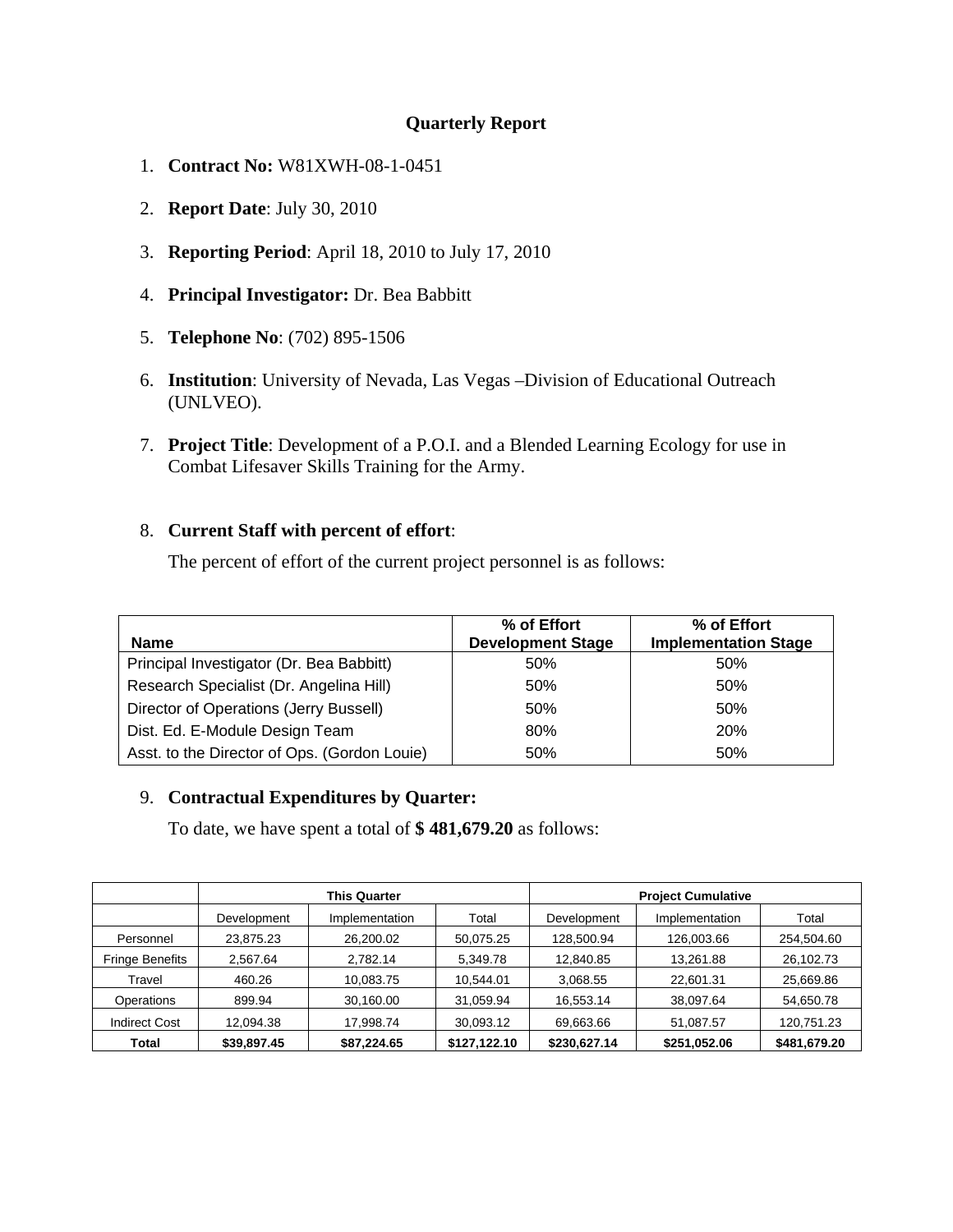#### 10. **Project Updates and Progress for the Quarter:**

#### - **April 26, 2010**

The second revision of the POI was completed. SFC James had met with the UNLV Team on his visit on April 12, 2010 and had suggested logistical changes as well as other detail changes to the POI. With the revisions made, the team prepared for submission of the POI during the upcoming pilot-testing trip to FIG in early May.

#### - **May 6, 2010**

The study to assess the effectiveness of the interactive lecture materials was fully approved by the Army's Medical Research and Material Command, after having already gained IRB approval at UNLV.

#### - **May 10, 2010**

A team was sent to oversee and implement a pilot test of the new instructional material (including the fully integrated PRS PowerPoint) on a CLS course taking place that week at FIG. During the course of the implementation, some changes were made to the presentation to further enhance clarity and ease of use. For evaluation purposes, survey questionnaires were collected from both the instructional staff as well as the students on the effectiveness of the integrated PRS system. Responses from students were overwhelmingly positive, and PRS data as well as student final exam scores were also collected for analysis and comparison to past and future data for overall effectiveness of the program.

While at FIG, the team submitted the  $2<sup>nd</sup>$  draft of the POI to SFC James and the Logistics experts at FIG.  $2<sup>nd</sup>$  Lt. Keener, POI and logistics expert, suggested some further corrections for better clarity. The team proceeded to work on these corrections upon return to UNLV

#### - **May 16 - May 18, 2010**

A second team was dispatched to attend the annual American Telemedicine Conference in San Antonio, TX. Here they were able to see other TATRC projects and advances in the field that could be incorporated into their own project, and they were able to speak with TATRC COR Major Talbot about the project's progress.

#### - **May 19 - May 21, 2010**

Immediately following the conference in San Antonio, the second team travelled to FIG for further of classes at FIG. It was noted that the instructors continued having difficulty operating the PRS system despite the earlier week's experience with it. Further PRS data as well as questionnaires and test scores were gathered and brought back to the University for the analysis phase.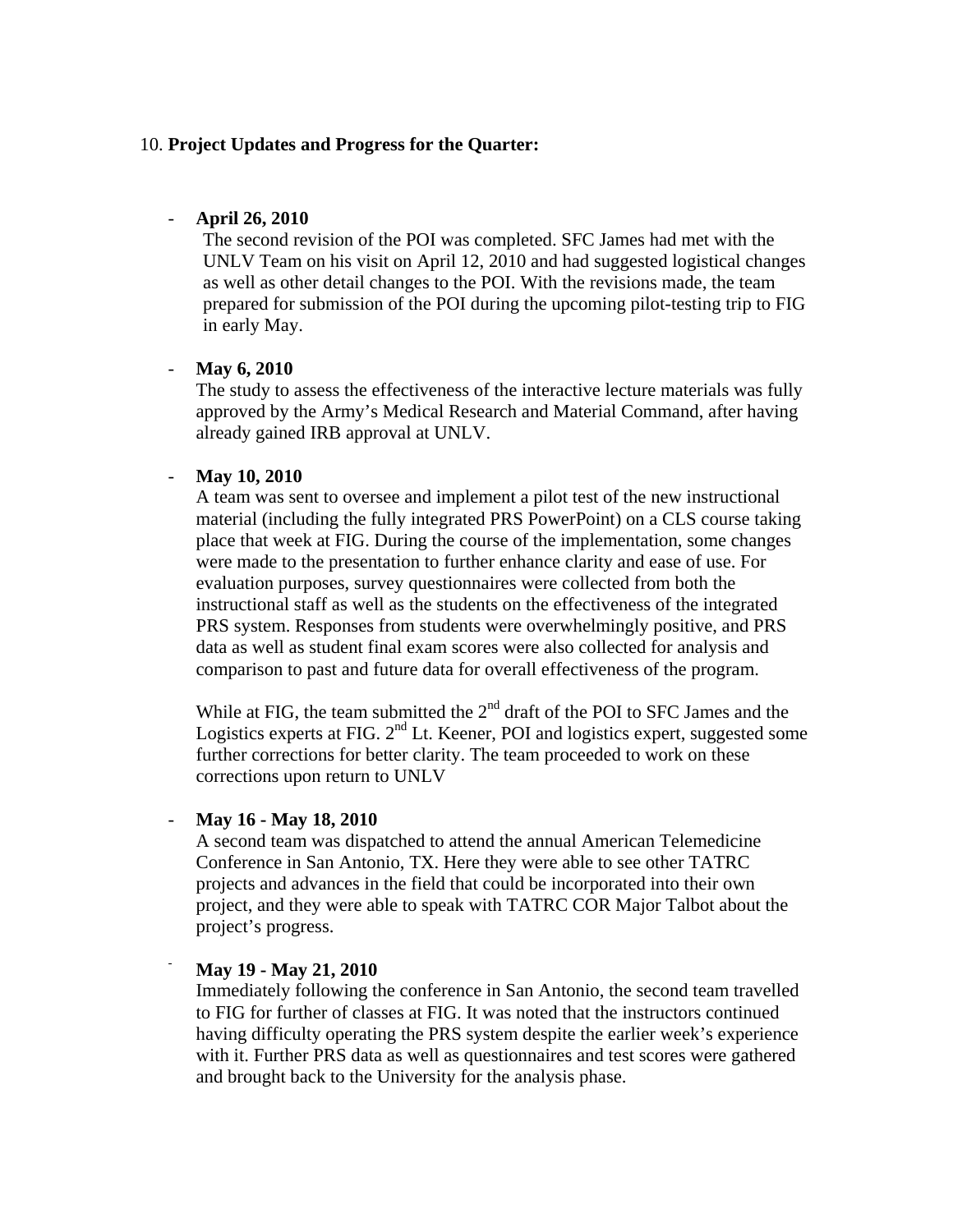#### - **Early June 2010**

The  $3<sup>rd</sup>$  revisions to the POI were completed and sent to FIG for review. The Senior Instructional Designer went to FIG to meet with the instructional staff and discuss the progress and direction the eModules would take. The instructors assisted in laying out the final design scheme of the eModules. Subsequently, the eModule design team has produced a beta-version of the eModules that is being edited. Meanwhile, the UNLV Team had a meeting discussing initial feedback from the students and staff at FIG from implementation and laid out plans for future implementation trips as well as share experiences from each member's trips for a better overall understanding of the process. The Lenovo computer order was shipped to FIG in early June along with Microsoft Office software for use with the upcoming eModules.

#### - **July 1, 2010**

With David Nguyen's contract expiring, the team brought back Gordon Louie, the Graduate Student who had created the POI, as the Assistant to the Director of Operations.

#### 11. **Scientific Progress for the Quarter:**

#### - **Internal Review Board (IRB) approval**

We have obtained full approval to conduct research. Following notification from UNLV that the study is exempt under category 1, our regulatory compliance specialist contact submitted our protocol for an ORP HRPO Exempt Determination under 32 CFR 219.101(b)(1). On May 6, 2010 we received feedback from the Team Leader/Exemption Coordinator at the US Army Medical Research and Material command granting approval of the study.

After receiving proper approval to conduct the study, questionnaires have been collected from soldiers in two training classes on their perception of the clickers, presentation, and alignment of materials. We are in the process of analyzing the results.

#### 12. **Plans or Milestones for the Next Quarter:**

Future objectives for this project include the following items:

- Complete eModules; the modules are in their final phase of development. Betatesting will reveal any needed additions, corrections, or modifications.
- Continue carrying out implementation and data collection of the revised presentation and personal response system. The UNLV Team has planned a trip to